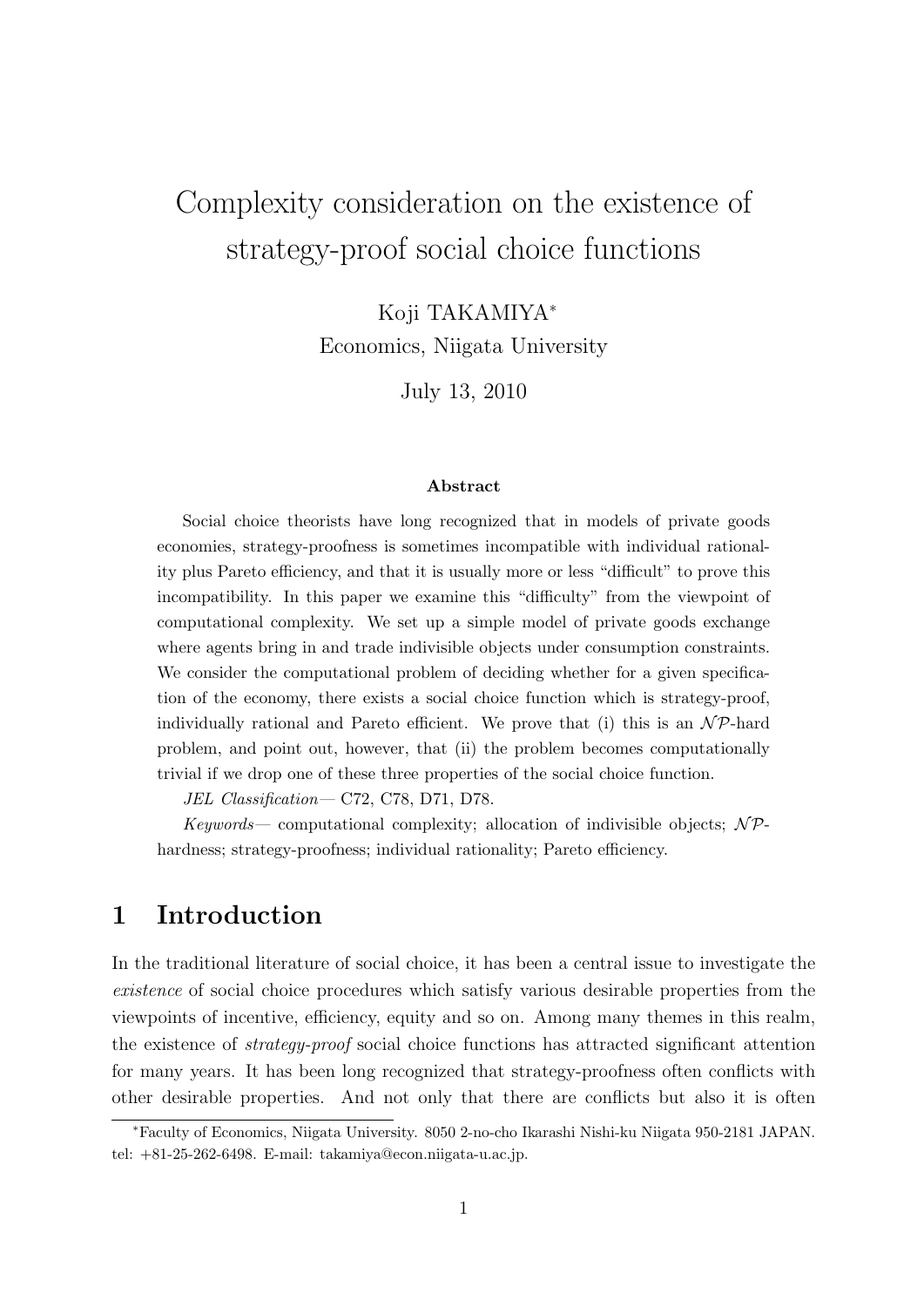difficult to establish that there is indeed a conflict, i.e. to prove that strategy-proofness is incompatible with some other desirable properties. For example, the celebrated Gibbard-Satterthwaite theorem (Gibbard 1973, Satterthwaite 1975) depicts the conflict between strategy-proof and non-dictatorship, a very weak requirement of equity. And this conflict was difficult to establish: The Gibbard-Satterthwaite theorem had been conjectured many years before it was proved. It took a long time for the theorem to be proved.

More recent studies on strategy-proof functions in models of *private goods economies* have revealed the conflict between strategy-proofness and *individual rationality plus Pareto* efficiency, which is also often difficult to establish. For example, in 1972, Hurwicz proved that for any classical pure exchange economy with two persons and two goods, if the preference domain includes a sufficiently wide set of classical preferences, then there does not exist a social choice function which is strategy-proof, individually rational and Pareto efficient (Hurwicz, 1972). He conjectured that the same result holds true for those economies with three or more agents and goods. However, this problem had remained unsolved for about thirty years until Serizawa's work appeared (Serizawa, 2002), which proved that Hurwicz's result is generalized to the case of any finite numbers of agents and goods.

Another example is from the theory of matching models such as of the marriage problem (Gale and Shapley, 1962) and the housing market (Shapley and Scarf, 1972). It had been known from the early 1980's that (i) for the marriage problem with the full strict preference domain<sup>1</sup>, no *core stable rule* (i.e. a social choice function which chooses a core stable matching for each preference profile) is strategy-proof, and that (ii) in contrast, for the housing market also with the full strict preference domain, there exists the unique core stable rule and this rule is strategy-proof (Roth, 1982a; Roth 1982b). (Note that any core stable rule is both individually rational and Pareto efficient.) Clearly these two results exhibit a sharp contrast. However, for a long time, it had not been fully understood where this sharp contrast came from. It was 1999 when Sönmez provided an answer to this question: He set up a general model of indivisible objects allocation, which covers both the marriage problem and the housing market, and proved the following: Provided that the preference domain is the full strict preference domain, if a social choice function is strategy-proof, individually rational and Pareto efficient, then it must be that for each preference profile, the core (i.e. the set of core stable allocations) is a singleton unless it is empty, and that this function chooses the core stable allocation whenever available. In the marriage problem the core is neither a singleton nor empty for some preference profile. Thus Sönmez's result implies the nonexistence of strategy-proof functions which are individaully raiotional and Pareto efficient in the marriage problem. Later, Takamiya (2003) showed a conditional converse of Sönmez's result: Provided that

<sup>&</sup>lt;sup>1</sup>The *full strict preference domain* is the domain where each agent can have any strict ranking over the agent's own assignments (i.e. no consumption externalities). This domain is usually assumed in social choice analysis of matching problems.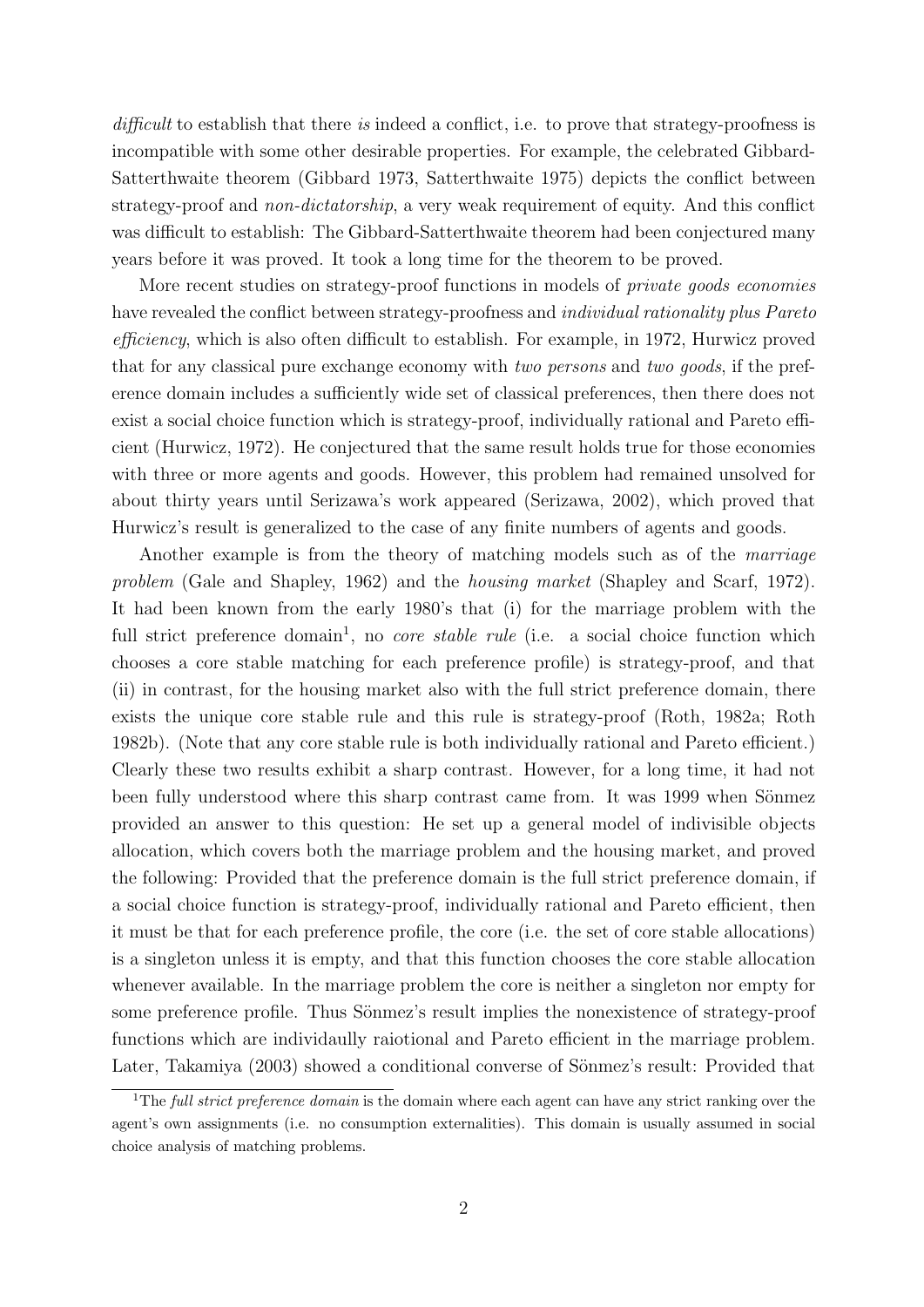the preference domain is the full strict preference domain, if the core is a singleton for each preference profile, then the unique core stable rule is strategy-proof. Evidently the strategy-proofness of the core stable rule in the housing market immediately follows from this result. These two results of Sönmez and Takamiya have provided some understanding in the existence problem of strategy-proof functions by relating it to the singletonness of the core. However, to this date, it has not been fully investigated under what conditions the singletonness of the core is obtained in the general setting formulated by Sönmez. This seems to be a hard combinatorial problem.<sup>2</sup>

To date, social choice theorists know from experience (partially described as above) that in models of private goods economies, it is usually more or less difficult to decide whether there exists a social choice function which satisfies these three properties altogether. This is in contrast to that it is also known that it is usually easy to obtain strategy-proof functions which are individually rational or Pareto efficient separately. For example, in most models of private goods economies, it is trivial to have a strategy-proof function which is Pareto efficient only: A *dictatorial* function, in which some fixed agent always receives all the goods in the economy, is both strategy-proof and Pareto efficient.

The purpose of the present research is to examine the idea that in private goods economies, it is difficult to determine whether there exists a social choice function which is strategy-proof, individually rational and Pareto efficient. Our approach is metaphorical in the sense that we do not directly analyze those problems which social choice theorists have attacked or do not go into the ingenuity of their proofs. Rather, for our analytical purpose, we set up a simple and artificial problem and analyze its difficulty of a specific kind: To embody the concept of "difficulty" we employ the concept of *time complexity* in the theory of computational complexity.

Concretely, our analysis is as follows: We give a simple model of private goods economies where agents bring in and trade indivisible objects. There each agent is faced with a consumption constraint. This model is a special case of the general model of indivisible objects allocation formulated in Sönmez's above-mentioned paper. We consider the computational problem of deciding whether for a given specification of the economy (i.e. a given instance of the problem), there exists a social choice function which is strategyproof, individually rational and Pareto efficient. First, for our main theorem, we prove that this is an  $N\mathcal{P}$ -hard problem. Here  $N\mathcal{P}$ -hardness captures the idea of "difficulty" in deciding the existence of such functions. Second, we point out, however, that this problem becomes computationally trivial if we drop one of these three properties of the social choice function. That is, for any two properties out of these three properties, for

<sup>&</sup>lt;sup>2</sup>This problem has been partially solved: In the setting of the *coalition formation problem*, a special case of Sönmez's general model, Pápai (2004) has provided a necessary and sufficient condition for the core to be a singleton for each preference profile in the full strict preference domain. However, to our knowledge, the computational complexity of checking this condition has not been investigated.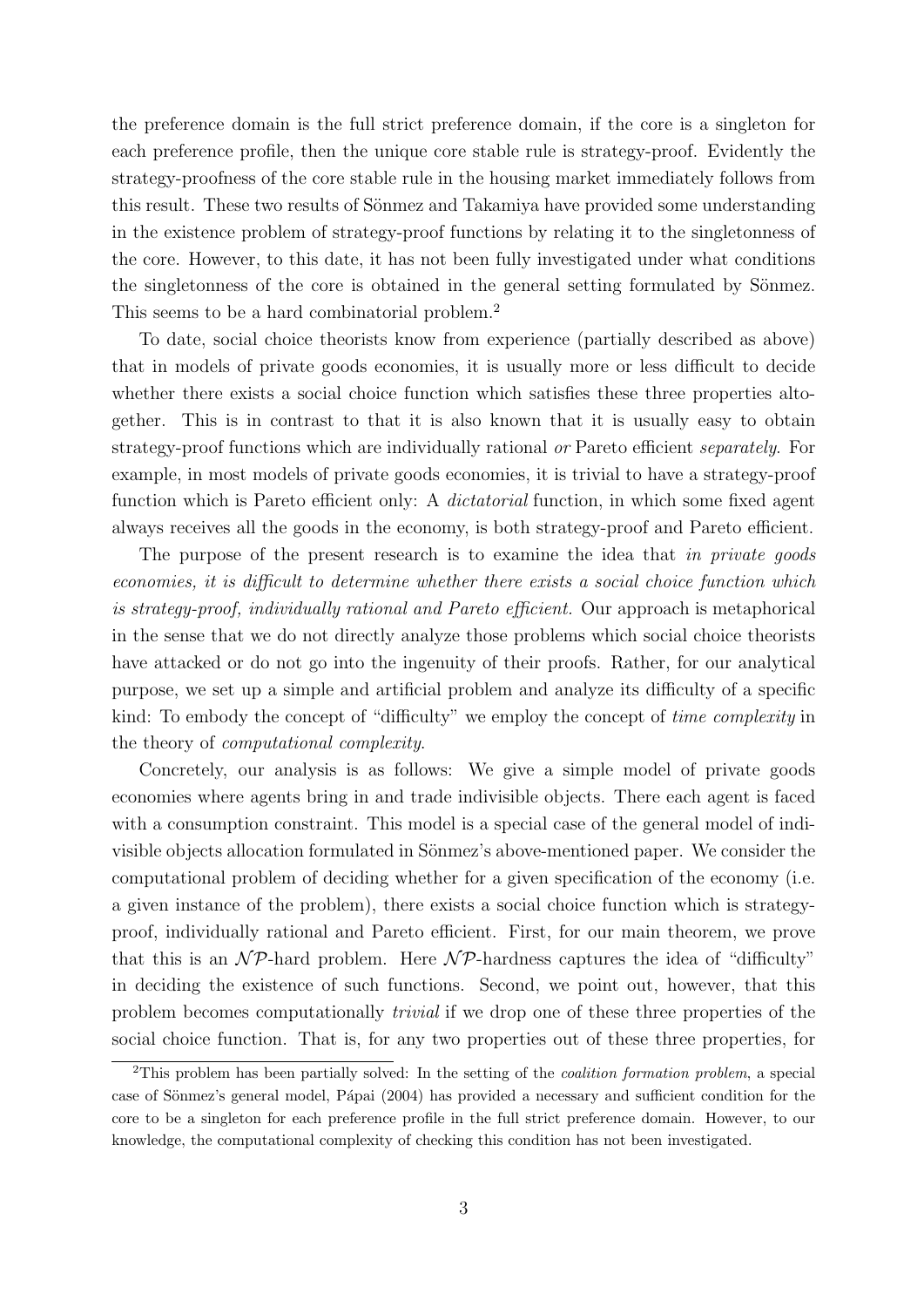any instance of the problem there exists at least one social choice function which satisfies these two properties. Thus the answer to the decision problem is always "yes".

It is important to note that the nature of our research is different from that of most lines of research in computational social choice. Usually in computational social choice theory, computational ideas are used to formulate and analyze various realistic constraints put on the prosecution of social choice procedures or the behavior of agents who act in the social choice process, which arise from the limited availability of material and mental resources. However, here computational ideas are employed to express the idea of the difficulty which (traditional) social choice researchers face with when they look for desirable strategy-proof functions. In this sense, our paper is still research in computational social choice but more precisely is "research about the traditional social choice research from the viewpoint of computation".

# 2 Preliminaries

## 2.1 Economic Model

Let us define the economic model that we examine. We consider modeling reallocation of multiple indivisible objects. An allocation problem is a list  $\mathcal{E} = (N, \Omega, {\Theta}^i]_{i \in N}, u, (w, q), x_0$ . Here N is the set of agents, and  $\Omega$  is the set of (indivisible) objects. N and  $\Omega$  are both assumed to be nonempty finite sets.

An allocation is a set-valued function  $x : N \longrightarrow \Omega$  which is "partitional," i.e. (i)  $i \neq j \Longrightarrow x(i) \cap x(j) = \emptyset$  and (ii)  $\bigcup_N x(i) = \Omega$ . Let us denote the set of allocations by X.  $u := \{u^i\}_{i \in \mathbb{N}}$  are utility functions, and  $\Theta^i$  is the type space of agent *i*. Each element of  $\Theta^i$  specifies the preference of agent i in the following way: A **value function**  $v : (\Theta^1 \cup \ldots \cup \Theta^n) \times \Omega \to \mathbb{Z}$  is defined. We assume utility functions are all *additive* with respect to the values given by the value function. That is, the utility function of agent  $i$ ,  $u^i: \mathcal{X} \times \Theta^i \to \mathbb{Z}$  is defined so as to satisfy the following: for all  $x \in \mathcal{X}$  and  $\theta^i \in \Theta^i$ ,

$$
u^{i}(x,\theta^{i}) = \sum_{\omega \in x(i)} v(\theta^{i},\omega).
$$
 (1)

Note that values  $v(\theta^i, \cdot)$  could be negative and so are utility levels.

 $(w, q)$  is a feasibility constraint, which consists of weights w and capacities q. Here w is a function  $w : N \times \Omega \to \mathbb{Z}_+$ , and q is a function  $q : N \to \mathbb{Z}_+$ . Here  $\mathbb{Z}_+ :=$  $\{0, 1, 2, \dots\}$ . For agent  $i \in N$ , object  $\omega \in \Omega$  has a weight  $w(i, \omega)$ , and i can consume a bundle of objects unless the sum of the weights of these objects exceeds i's capacity  $q(i)$ . Thus it is defined that an allocation  $x \in \mathcal{X}$  is **feasible** to agent  $i \in N$  if

$$
\sum_{\omega \in x(i)} w(i, \omega) \le q(i). \tag{2}
$$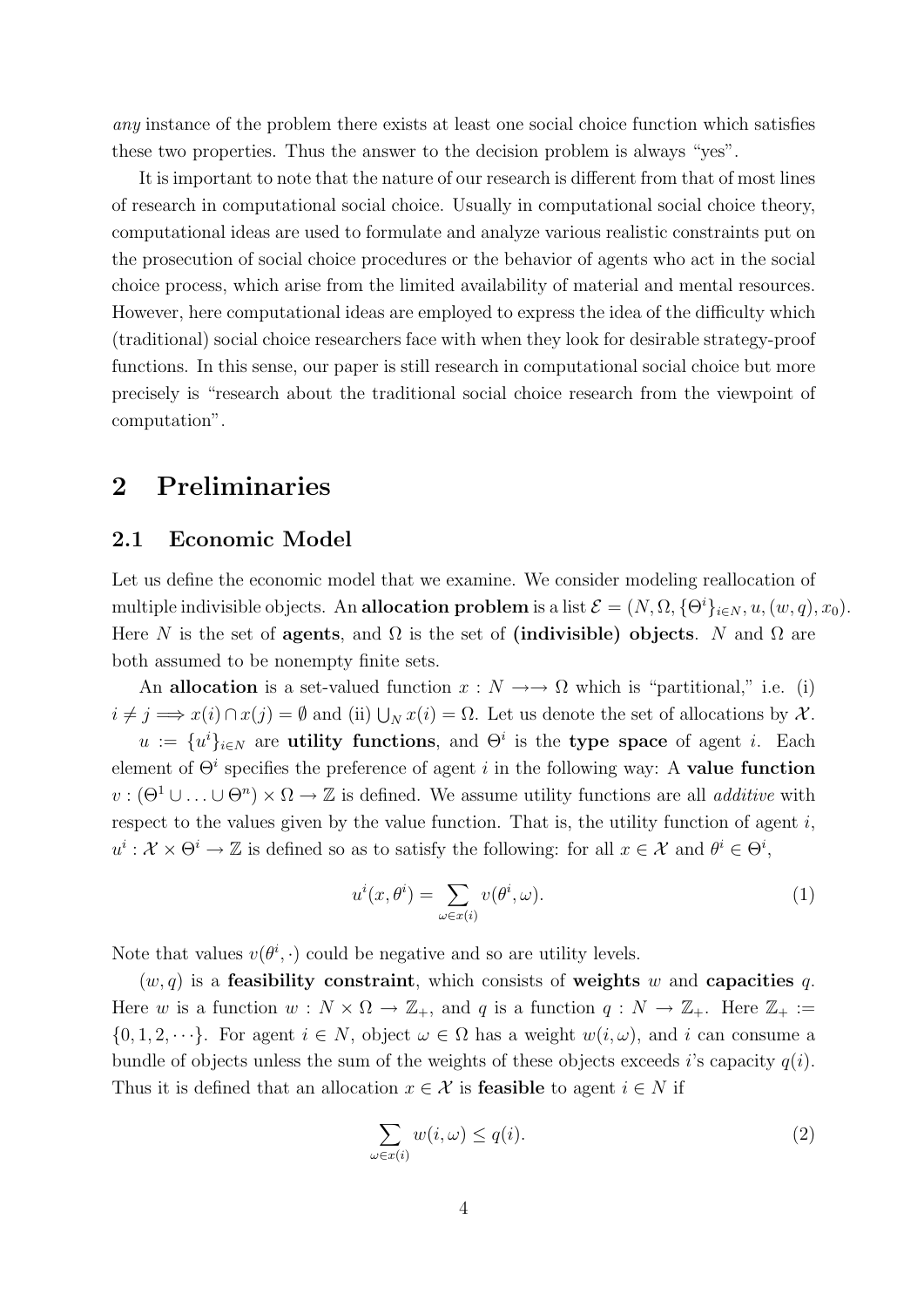An allocation  $x \in \mathcal{X}$  is called **feasible** if it is feasible to all the agents. Let us denote the set of feasible allocations by  $\mathcal{X}^f$ . In the following we refer to feasible allocations simply as allocations.

Finally,  $x_0$  denotes the **initial endowments**. We assume  $x_0 \in \mathcal{X}^f$ .

Let  $x \in \mathcal{X}^f$  and  $\theta \in \Theta$ . Then x is **individually rational** at  $\theta$  if for any  $i \in N$ ,

$$
u^{i}(x,\theta^{i}) \ge u^{i}(x_0,\theta^{i}).
$$
\n(3)

And x is **Pareto efficient** at  $\theta$  if for any  $y \in \mathcal{X}^f$ 

$$
[\forall i \in N, u^i(y, \theta^i) \ge u^i(x, \theta^i)] \Longrightarrow [\forall i \in N, u^i(y, \theta^i) = u^i(x, \theta^i)]. \tag{4}
$$

## 2.2 Relevance of the model

Our model is a special case of the general allocation model studied by Sönmez (1999) (which we have mentioned in Sec.1). To Sönmez's model, we have added specific structures on admissible preferences and feasible allocations, namely, additivity of utilities, weights of objects, capacities of agents. These structures admit concise representations of feasible allocations and preferences. Without such structures, inputs of the problem can be overly redundant, which apparently reduces the complexity of the problem.

We admit that as a model of private goods economies, our model is unusual and perhaps artificial in assuming weights and capacities. However, it is still relevant as a modeling of economic problems. For example, our model includes the housing market (Shapley and Scarf, 1974), an important economic model, as a special case. Further, in some cases, we may interpret weights as personalized prices of objects and capacities as budgets that agents face.

### 2.3 Properties of social choice functions

Let an allocation problem be given. Let us denote  $\Theta := \Theta^1 \times \Theta^2 \times \cdots \times \Theta^n$ . Any element θ of  $\Theta$  is called a type profile. A social choice function is a function  $f: \Theta \to \mathcal{X}^f$ . We consider the following three properties of social choice functions.

• Strategy-proofness. Let  $i \in N$  and  $\theta \in \Theta$ . Then we say that i manipulates f at  $\theta$  if for some  $\tilde{\theta}^i \in \Theta^i$ ,

$$
u^{i}(f(\theta^{-i},\tilde{\theta}^{i}),\theta^{i}) > u^{i}(f(\theta^{-i},\theta^{i}),\theta^{i}),
$$
\n
$$
(5)
$$

f is called **strategy-proof** if for any  $i \in N$ , i cannot manipulate f at any  $\theta \in \Theta$ .

- Individual rationality. Let us call f individually rational if for any  $\theta \in \Theta$ , x is individually rational at  $\theta$ .
- Pareto efficiency. Let us call f Pareto efficient if for any  $\theta \in \Theta$ , x is Pareto efficient at  $\theta$ .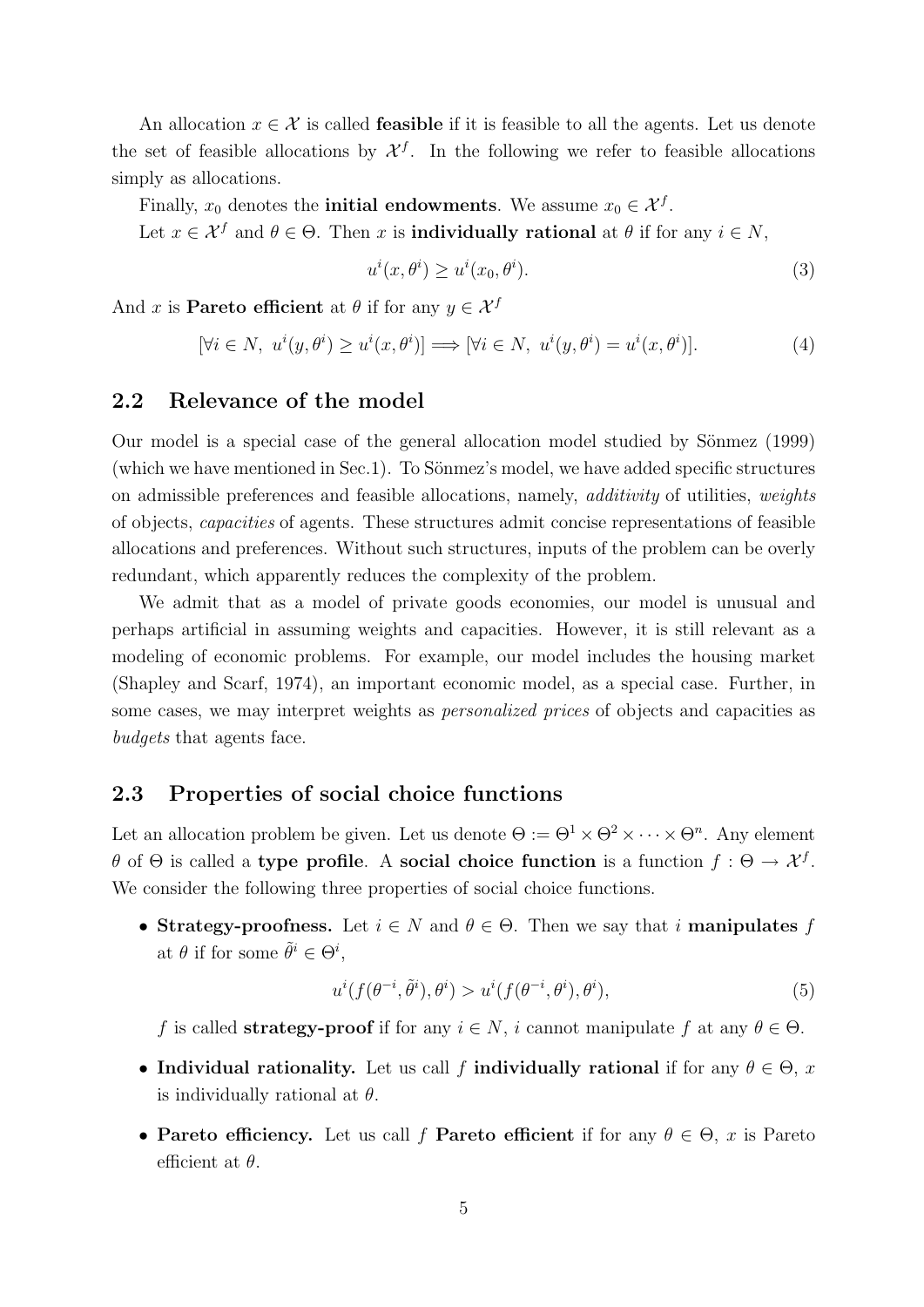# 3 Results

## 3.1 Main theorem

We consider the decision problem in the following. Let a positive integer  $\bar{n}$  be given.

#### NAME:  $SP + IR + PE(\bar{n})$

**INSTANCE:** An allocation problem  $\mathcal{E} = (N, \Omega, {\Theta}^i)_{i \in N}, u, (w, q), x_0)$  with  $|N| = \bar{n}$ . **QUESTION:** Does there exist a social choice function for  $\mathcal{E}$  which is strategy-proof, individually rational and Pareto efficient?

Our main result is that  $SP + IR + PE(\bar{n})$  is  $\mathcal{NP}$ -hard. Note that in our formulation of the computational problem above, the number of agents is fixed, i.e.  $|N| = \bar{n}$ . Without this restriction on the number of agents, it is not much surprising even if the problem would be computationally hard because the space of type profiles grows exponentially as the number of agents gets larger.

**Theorem 1** The problem  $SP + IR + PE(\bar{n})$  is  $\mathcal{NP}$ -hard if  $\bar{n} > 4$ .

The construction made in our proof of Theorem 1 requires four agents at least  $(\bar{n} \geq 4)$ . We do not know whether  $SP + IR + PE(\bar{n})$  is  $\mathcal{NP}$ -hard if  $\bar{n} = 2$  or 3.

## 3.2 Interpretation of the main theorem

(1) To understand the subtlety of Theorem 1, we should be aware of the following fact.

**Theorem 2** Let an allocation problem  $\mathcal{E} = (N, \Omega, {\Theta}^i)_{i \in N}, u, (w, q), x_0)$  with an arbitrary size of  $|N|$  be given. And let us pick up any two of the three properties, strategy-proofness, individual rationality and Pareto efficiency. Then there exists a social choice function which satisfies these two properties.

Theorem 2 says that if we drop one of the three properties of social choice functions which are listed in the problem  $SP + IR + PE(\bar{n})$ , then the computational problem becomes trivial: The answer is "yes" for any instance. This fact tells us that what makes the computational problem hard is neither each single requirement of strategy-proofness, individual rationality or Pareto efficiency, or even each pair of these three properties, but rather is the *combination* of these *three* properties altogether.

(2) It is important to notice that what is at issue here is the computational problem deciding the *existence* of social choice functions which satisfy some properties. One should carefully distinguish this problem from the computational problem of deciding whether a given social choice function satisfies those properties. In fact, the latter problem can be computationally very hard without combining these three properties. For example, if we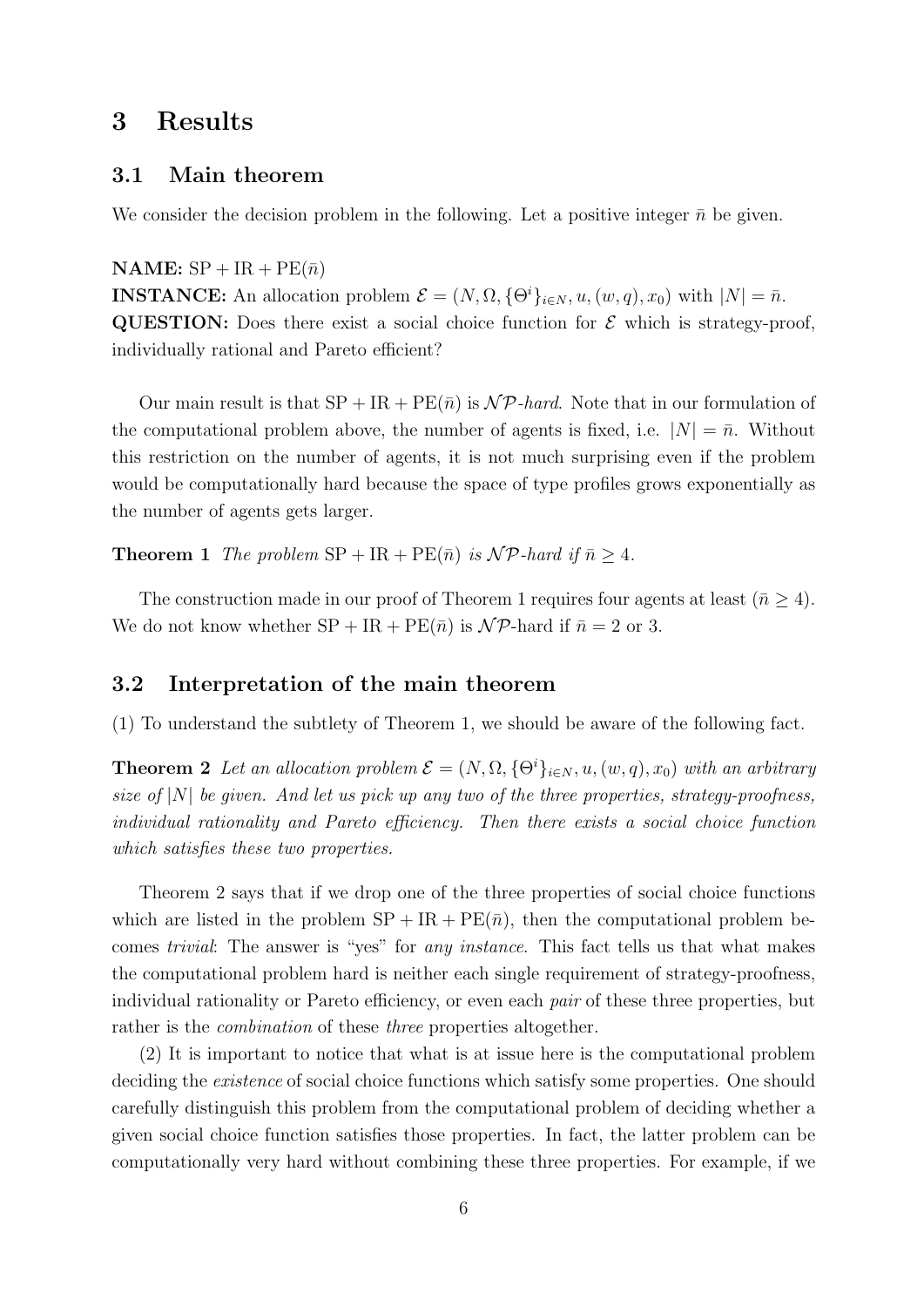are given an allocation problem and a type profile is fixed, then the problem of deciding whether a given allocation is not Pareto efficient is  $\mathcal{NP}$ -complete. To state more precisely, the following theorem holds. Let us define the following problem: Let a natural number  $\bar{n}$  be given.

### **NAME:** NOTPARETO $(\bar{n})$

**INSTANCE:** An allocation problem  $\mathcal{E} = (N, \Omega, {\Theta}^i)_{i \in N}, u, (w, q), x_0)$  with  $|N| = \bar{n}$  and  $\Theta = \{\theta\};$  and an allocation  $x \in \mathcal{X}^f$ .

QUESTION: Is  $x$  not Pareto efficient?

**Theorem 3** The problem NOTPARETO( $\bar{n}$ ) is NP-complete if  $\bar{n} > 2$ .

From the above theorem, it directly follows that the problem of deciding whether a given social choice function is not Pareto efficient is also  $\mathcal{NP}$ -complete. On the contrary, it is computationally trivial to decide whether a Pareto efficient social choice function exists because such a function always exists.

Our Theorem 3 follows from Theorem 1 in the paper of de Keijzer, Bouveret, Klos and Zhang (2009), which studies computational problems arising from an allocation model of indivisible objects with additive utilities.<sup>3</sup> However, in Sec. 3.3, we will give our own proof of Theorem 3, which utilizes a construction used in our proof of Theorem 1.

## 3.3 Proofs

For the preparation of proving Theorem 1, let us consider the following allocation problem  $\mathcal{E}_1$ .

- $N = \{1, 2, 3\}.$
- $\Omega = \{c_1, c_2, c_3\}.$
- $x_0^1 = \{c_1\}; \quad x_0^2 = \{c_2, c_3\}; \quad x_0^3 = \emptyset.$
- $\bullet$   $\Theta^1 = {\theta_1^1, \theta_2^1, \theta_3^1, \theta_4^1, \theta_5^1, \theta_6^1}; \quad \Theta^2 = {\theta_1^2, \theta_2^2, \theta_3^2, \theta_4^2, \theta_5^2, \theta_6^2}; \quad \Theta^3 = {\theta_3^3}.$
- The following table depicts the values of  $v(\theta_j^1, c_k)$ ,  $v(\theta_j^2, c_k)$  and  $v(\theta^3, c_k)$ .

Table 1.

|                                     |   |   | $\theta_3^1$ | $\theta^1_4$      | $\theta_5^1$   | $\theta_6^1$   | $\parallel \theta_1^2 \parallel$    | $\theta_2^2$ | $\theta_3^2$ | $\theta_4^2$ | $\theta_5^2$ | $\theta_e^2$ |  |
|-------------------------------------|---|---|--------------|-------------------|----------------|----------------|-------------------------------------|--------------|--------------|--------------|--------------|--------------|--|
| $\mathcal{C}_1$<br>$\boldsymbol{v}$ |   |   | 2            | $+2$ <sup>+</sup> | 3 <sup>7</sup> | 3 <sup>1</sup> | $\parallel 3 \parallel 3 \parallel$ |              | 2            | $2^{\circ}$  |              |              |  |
|                                     |   | റ |              | -3                |                | 2              |                                     |              | 3            |              | 3            |              |  |
| $\boldsymbol{v}$<br>$c_3$           | 3 |   | 3            |                   |                |                |                                     |              |              | 3            |              |              |  |

<sup>&</sup>lt;sup>3</sup>We are thankful to an anonymous referee for notifying us of the work of de Keijzer *et al.*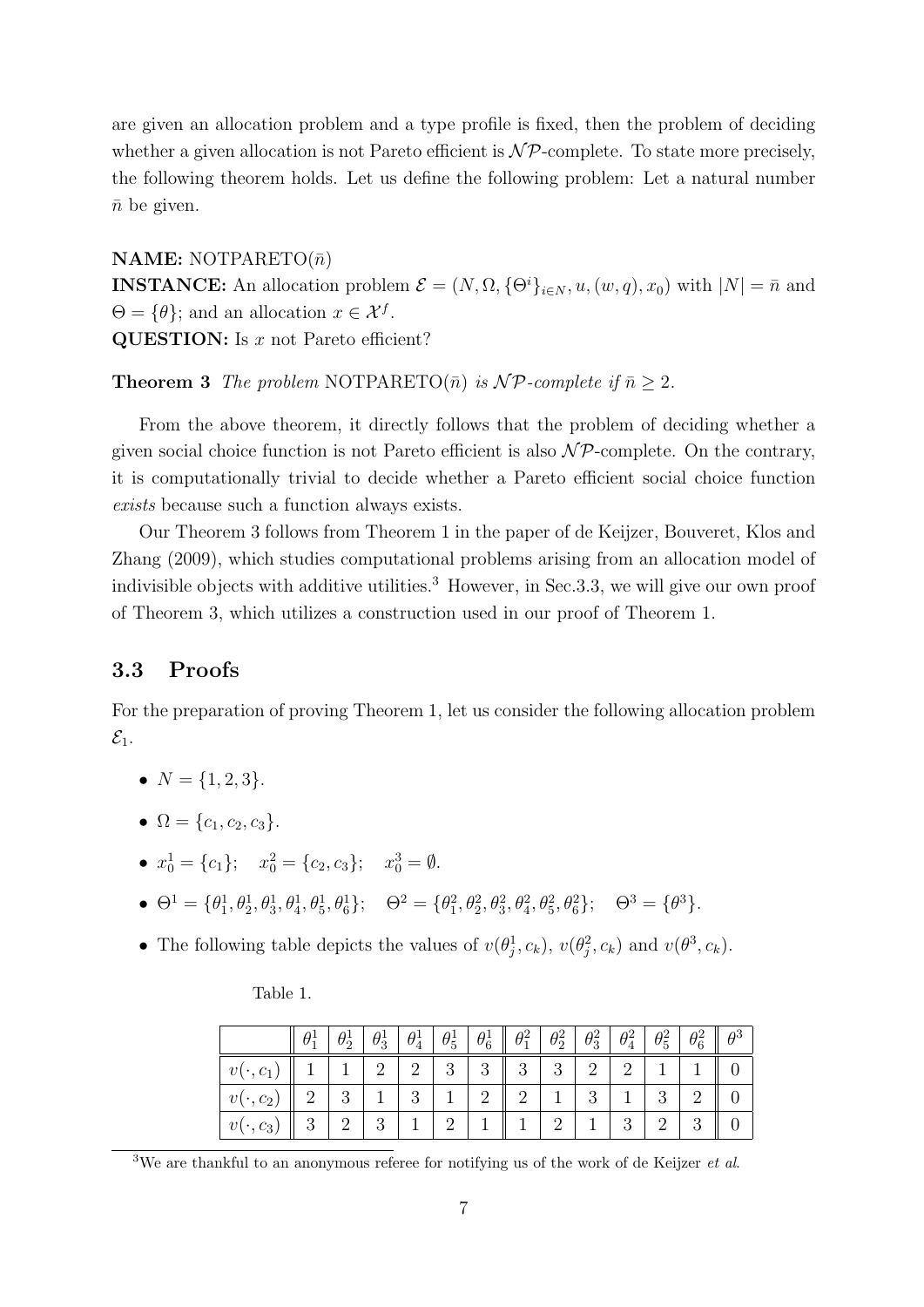• The following table depicts the values of  $w(i, c_k)$  and  $q(i)$ .

| `able |  |
|-------|--|
|-------|--|

|                 | $\mathcal{D}_{\mathcal{L}}$ | 3 |
|-----------------|-----------------------------|---|
| $w(\cdot, c_1)$ |                             |   |
| $w(\cdot, c_2)$ |                             |   |
| $w(\cdot, c_3)$ |                             |   |
| $q(\cdot)$      |                             |   |

**Lemma 1** For the allocation problem  $\mathcal{E}_1$ , there does not exist any social choice function that is strategy-proof, individually rational and Pareto efficient.

*Proof.* Suppose that  $f$  is strategy-proof, individually rational and Pareto efficient. Let us denote allocations  $x \in \mathcal{X}^f$  by 3-tuples, i.e.  $x = (x(1), x(2), x(3))$ . Let

$$
x_1 = (\{c_1\}, \{c_2, c_3\}, \emptyset), \quad x_2 = (\{c_2\}, \{c_3, c_1\}, \emptyset), \quad x_3 = (\{c_3\}, \{c_1, c_2\}, \emptyset).
$$
(6)

Since f is Pareto efficient, for all  $\theta \in \Theta$ ,  $f(\theta) \in \{x_1, x_2, x_3\}$ . Given the above, clearly, for each of agents 1 and 2, the agent's possible preferences can be regarded as the set of strict rankings over  $\{x_1, x_2, x_3\}$ . Further, we can ignore the existence of agent 3. Therefore,  $f$  is regarded as a social choice function with three alternatives and two agents whose admissible preferences are exactly the set of strict rankings of the three alternatives. Then since  $f$  is strategy-proof and Pareto efficient, by the Gibbard-Satterthwaite theorem (Gibbard 1973, Satterthwaite 1975) f is dictatorial, i.e. there exists some  $i \in \{1,2\}$ such that for any  $\theta \in \Theta$ ,  $f(\theta)$  equals the allocation that maximizes agent *i*'s utility at  $\theta$ <sup>*i*</sup>. Clearly f violates individual rationality. Thus we reach the desired conclusion.  $\Box$ 

*Proof of Theorem 1.* Clearly it suffices to prove only for the case where  $\bar{n} = 4$  because one can increase the number of agents by adding dummy agents who does not have any initial assignments and is not able to receive any objects for the capacity constraint. The proof is done by reduction from the following problem PARTITION ([SP 12] in Gary and Johnson (1979)).

#### NAME: PARTITION

**INSTANCE:** A finite set  $A = \{a_1, a_2, \ldots, a_p\}$  and a function  $s : A \to \mathbb{N}$ . **QUESTION:** Does there exist a partition  $\{A_1, A_2\}$  of A such that  $\sum_{a \in A_1} s(a) = \sum_{a \in A_2} s(a)$ .

Let an instance of PARTITION  $(A, s)$  be given. Then we give a polynomial-time transformation of this instance into an instance of  $SP + IR + PE(4)$  in the following, and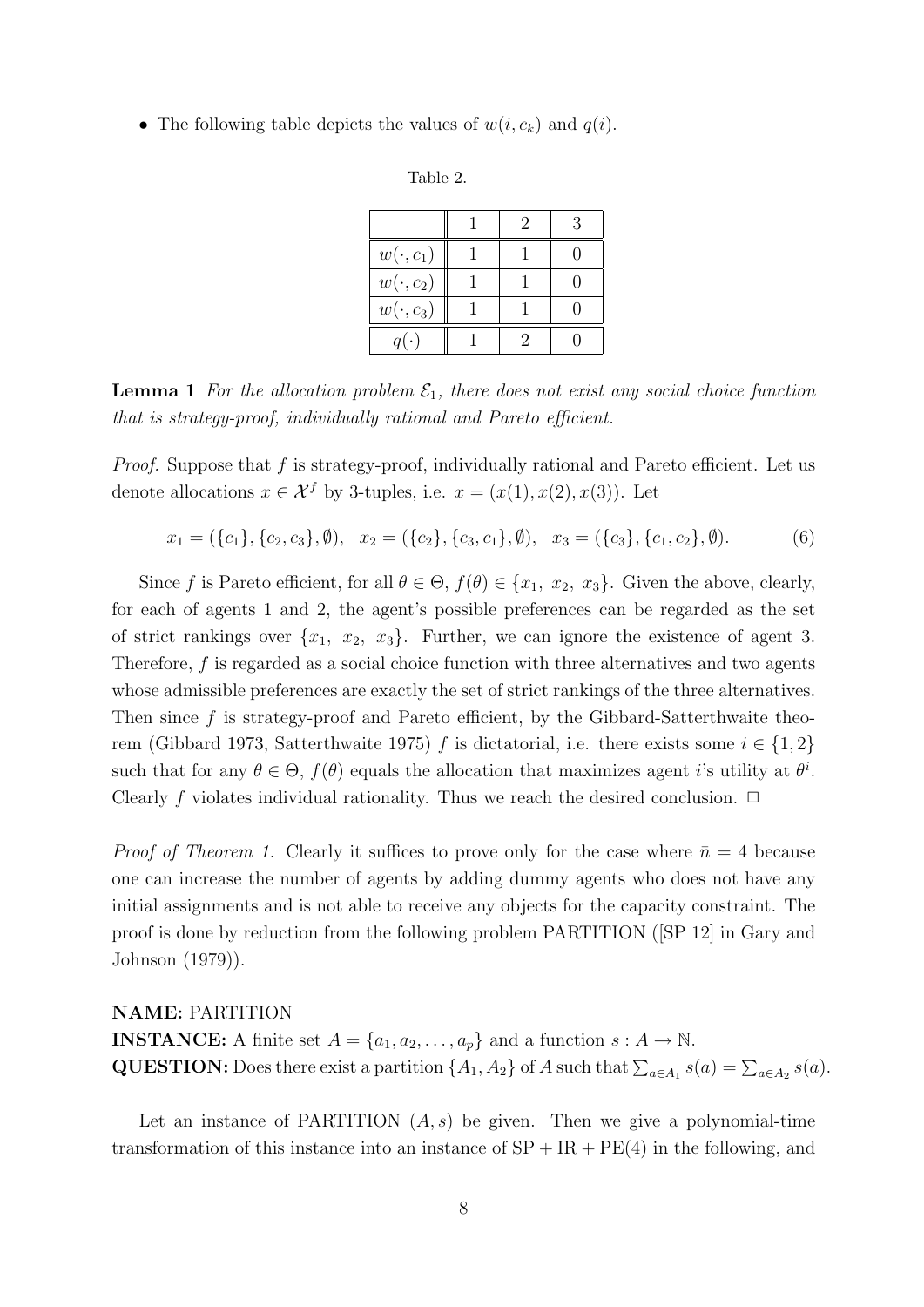we will show that the answer to this instance of PARTITION is "yes" if and only if the the answer to this instance of  $SP + IR + PE(4)$  is "yes".

Let us consider the following instance  $\mathcal{E}_2$  of  $SP + IR + PE(4)$ . We denote  $\sum_{a \in A} s(a)$ by  $s(A)$  in the sequel.

- $N = \{1, 2, 3, 4\}.$
- $\Omega = A \cup \{b, c_1, c_2, c_3\}.$
- $x_0^1 = \{c_1\};$   $x_0^2 = \{c_2, c_3\};$   $x_0^3 = A;$   $x_0^4 = \{b\}.$
- $\bullet$   $\Theta^1 = {\theta_1^1, \theta_2^1, \theta_3^1, \theta_4^1, \theta_5^1, \theta_6^1};$   $\Theta^2 = {\theta_1^2, \theta_2^2, \theta_3^2, \theta_4^2, \theta_5^2, \theta_6^2};$   $\Theta^3 = {\theta_3^3};$   $\Theta^4 = {\theta_1^4}.$
- The following table depicts the values of  $v(\cdot, \cdot)$ .

Table 3.

|                 | $\theta_1^1$                | $\theta_2^1$                        | $\theta_3^1$                             | $\theta_4^1$                     | $\theta_5^1$                        | $\theta_6^1$                      | $\theta_1^2$                      | $\theta_2^2$   | $\theta_3^2$                | $\theta_4^2$                | $\theta_5^2$                      | $\theta_6^2$                      | $\theta^3$                        | $\theta^4$       |
|-----------------|-----------------------------|-------------------------------------|------------------------------------------|----------------------------------|-------------------------------------|-----------------------------------|-----------------------------------|----------------|-----------------------------|-----------------------------|-----------------------------------|-----------------------------------|-----------------------------------|------------------|
| $v(\cdot, c_1)$ | 1                           | $\mathbf 1$                         | $\overline{2}$                           | $\overline{2}$                   | 3                                   | 3                                 | 3                                 | 3              | $\overline{2}$              | $\overline{2}$              | 1                                 | 1                                 | $\overline{0}$                    | $\boldsymbol{0}$ |
| $v(\cdot, c_2)$ | $\overline{2}$              | 3                                   | 1                                        | 3                                | 1                                   | $\overline{2}$                    | $\overline{2}$                    | 1              | 3                           | 1                           | 3                                 | $\overline{2}$                    | $\overline{0}$                    | $\boldsymbol{0}$ |
| $v(\cdot, c_3)$ | 3                           | $\overline{2}$                      | 3                                        | 1                                | $\overline{2}$                      | 1                                 | 1                                 | $\overline{2}$ | 1                           | 3                           | $\overline{2}$                    | 3                                 | $\overline{0}$                    | $\boldsymbol{0}$ |
| $v(\cdot,a_1)$  | $\overline{0}$              | $\overline{0}$                      | $\overline{0}$                           | $\overline{0}$                   | $\overline{0}$                      | $\overline{0}$                    | $\overline{0}$                    | $\overline{0}$ | $\overline{0}$              | $\overline{0}$              | $\overline{0}$                    | $\overline{0}$                    | $\overline{0}$                    | $2s(a_1)$        |
| $\ddot{\cdot}$  | $\bullet$<br>$\bullet$      | $\bullet$<br>$\bullet$<br>$\cdot$   | $\bullet$<br>$\bullet$<br>$\blacksquare$ | $\bullet$<br>$\blacksquare$      | ٠<br>$\bullet$<br>$\bullet$         | $\bullet$<br>$\bullet$<br>$\cdot$ | ٠<br>$\bullet$                    | $\bullet$      | $\bullet$<br>$\blacksquare$ | $\bullet$<br>$\blacksquare$ | $\cdot$<br>$\blacksquare$         | $\bullet$<br>$\bullet$<br>$\cdot$ | $\bullet$<br>$\cdot$              |                  |
| $v(\cdot, a_i)$ | $\overline{0}$              | $\overline{0}$                      | $\theta$                                 | $\overline{0}$                   | $\overline{0}$                      | $\overline{0}$                    | $\theta$                          | $\theta$       | $\overline{0}$              | $\overline{0}$              | $\overline{0}$                    | $\overline{0}$                    | $\overline{0}$                    | $2s(a_i)$        |
| $\cdot$         | $\bullet$<br>٠<br>$\bullet$ | $\bullet$<br>$\bullet$<br>$\bullet$ | $\bullet$<br>$\bullet$<br>$\bullet$      | ٠<br>$\bullet$<br>$\blacksquare$ | $\bullet$<br>$\bullet$<br>$\bullet$ | ٠<br>$\bullet$<br>$\cdot$         | $\bullet$<br>$\bullet$<br>$\cdot$ | $\bullet$      | $\bullet$<br>$\blacksquare$ | ٠<br>$\bullet$<br>$\cdot$   | $\bullet$<br>$\bullet$<br>$\cdot$ | $\bullet$<br>$\bullet$<br>$\cdot$ | $\bullet$<br>$\bullet$<br>$\cdot$ |                  |
| $v(\cdot,a_p)$  | $\overline{0}$              | $\overline{0}$                      | $\overline{0}$                           | $\overline{0}$                   | $\overline{0}$                      | $\overline{0}$                    | $\overline{0}$                    | $\overline{0}$ | $\overline{0}$              | $\overline{0}$              | $\overline{0}$                    | $\overline{0}$                    | $\overline{0}$                    | $2s(a_p)$        |
| $v(\cdot, b)$   | $\overline{4}$              | $\overline{4}$                      | $\overline{4}$                           | $\overline{4}$                   | $\overline{4}$                      | $\overline{4}$                    | $\overline{0}$                    | $\overline{0}$ | $\overline{0}$              | $\overline{0}$              | $\overline{0}$                    | $\overline{0}$                    | $\theta$                          | s(A)             |

• The following table depicts the values of  $w(\cdot, \cdot)$  and  $q(\cdot)$ .

Table 4.

|                 | 1              | $\overline{2}$ | 3                | $\overline{4}$ |
|-----------------|----------------|----------------|------------------|----------------|
| $w(\cdot, c_1)$ | 1              | 1              | 0                | $s(A) + 1$     |
| $w(\cdot, c_2)$ | 1              | 1              | 0                | $s(A)+1$       |
| $w(\cdot, c_3)$ | 1              | 1              | 0                | $s(A) + 1$     |
| $w(\cdot, a_1)$ | 2              | 3              | $\left( \right)$ | $2s(a_1)$      |
|                 |                |                |                  |                |
| $w(\cdot, a_i)$ | 2              | 3              | 0                | $2s(a_i)$      |
|                 |                |                |                  |                |
| $w(\cdot, a_p)$ | $\overline{2}$ | 3              | 0                | $2s(a_p)$      |
| $w(\cdot, b)$   | 1              | 3              | 1                | s(A)           |
| $q(\cdot)$      | 1              | $\overline{2}$ | 0                | s(A)           |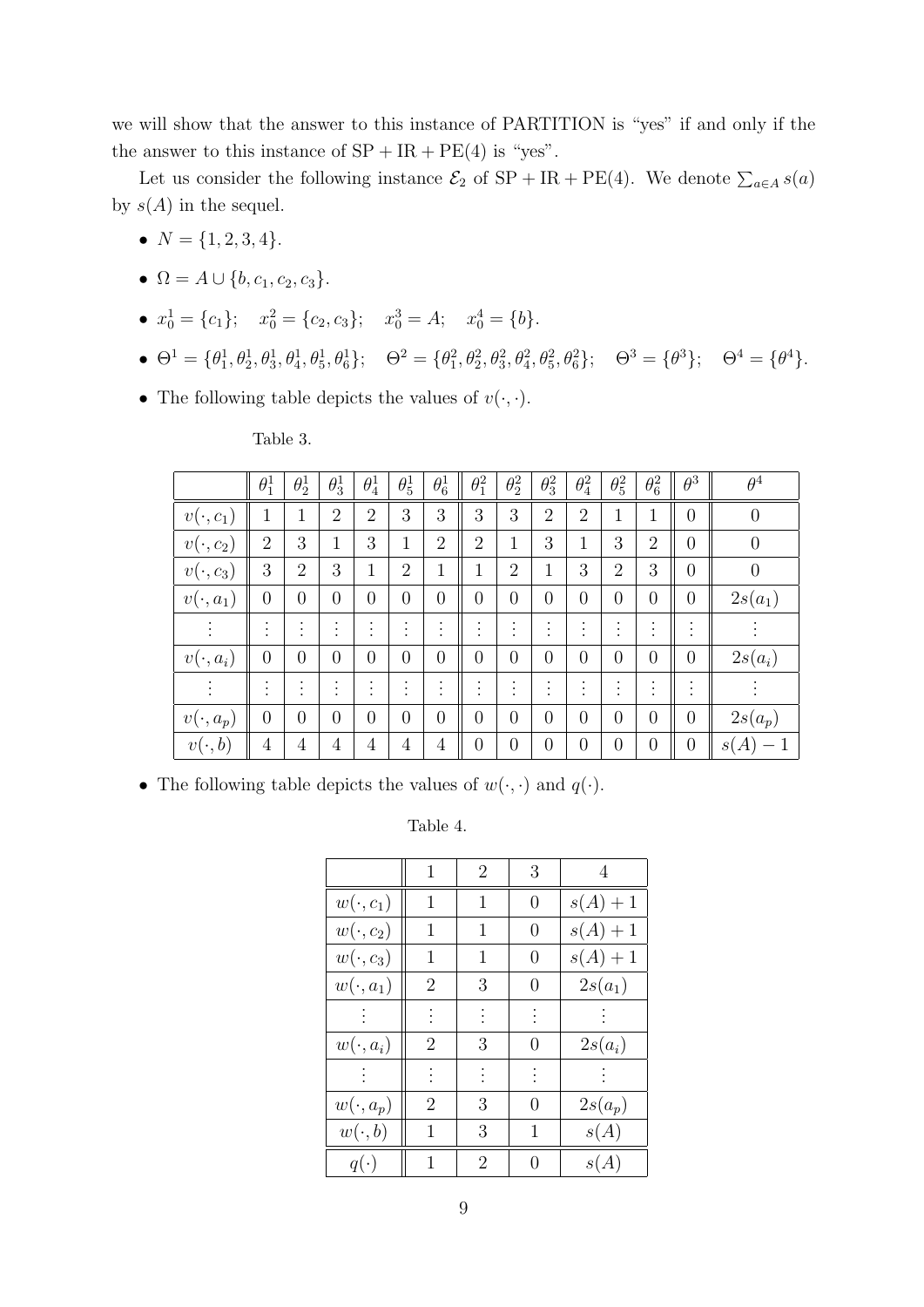Note the two key facts of this construction: (a) Agent 3 brings the objects  $A =$  ${a_1, a_2, \ldots, a_p}$  into the economy as the initial allocation, and these objects are valuable only to agent 4. (b) If agent 4 leaves this economy with his initial assignment and agent 3's initial assignment is deleted, then the resulting economy is identical with  $\mathcal{E}_1$  constructed for Lemma 1.

(i) First, we show that if the answer to the PARTITION instance  $(A, s)$  is "yes", then that to the  $SP + IR + PE(4)$  instance constructed above is "yes". Now suppose that the answer to the PARTITION instance is "yes". In the following we show that for any type profile, there is only one allocation which is both individually rational and Pareto efficient, and that the social choice function which chooses this allocation for any type profile (thus individually rational and Pareto efficient) is strategy-proof.

Let us fix a type profile. Given the date above, it is clear that agent 4 is to be better off by releasing the object  $b$  and instead collecting some objects  $A'$  out of  $A$  if and only if A' satisfies  $\sum_{a \in A'} 2s(a) = s(A)$ . And that the answer to the PARTITION instance  $(A, s)$ is "yes" means that such  $A'$  exists. This reallocation (agent 4 releases b and obtains  $A'$ ) is Pareto improvement because the objects A are valuable only to agent 4 and chucking out the object b never hurts the other agents' utility. And this fills up agent 4's capacity. Further, Pareto efficiency forces the object  $b$  to go to agent 1, and this fills up agent 1's capacity. By Pareto efficiency, agent 2 receives the two his most preferred objects out of  ${c_1, c_2, c_3}$  depending on agent 2's type, and this fills up agent 2's capacity. Finally agent 3 receives the remaining object from  $\{c_1, c_2, c_3\}$  and A. Obviously this allocation is individually rational. This is the unique allocation which is individually rational and Pareto efficient.

Let us consider the social choice function which chooses the unique individually rational and Pareto efficient allocation for each type profile. Agents 1 and 4 receives the same assignment for any type profile, and only the assignments of agents 2 and 3 vary. Agent 2 obtains his most preferred assignment. And agent 3's utility level is constant whatever this agent receives. Therefore, there is no situation where some agent can manipulate the outcome, that is, this function is strategy-proof.

(ii) Second, we show that if the answer to the PARTITION instance  $(A, s)$  is "no", then that to the  $SP + IR + PE(4)$  instance is "no". Now suppose that the answer to the PARTITION instance is "no". In this case, it is not possible for agent 4 to improve his utility level by receiving some objects from  $A$  in return for giving up the object  $b$ . Thus individual rationality forces agent 4 to keep the object b that fills up agent 4's capacity. Now for the feasibility constraint, any object in A cannot go to either agents 1 or 2 so agent 3 has to keep all the objects of A. Therefore, by the fact (b) indicated above, now the situation is identical with the economy  $\mathcal{E}_1$ . Then by applying Lemma 1, we conclude that there does not exist any strategy-proof social choice function which is individually rational and Pareto efficient.  $\Box$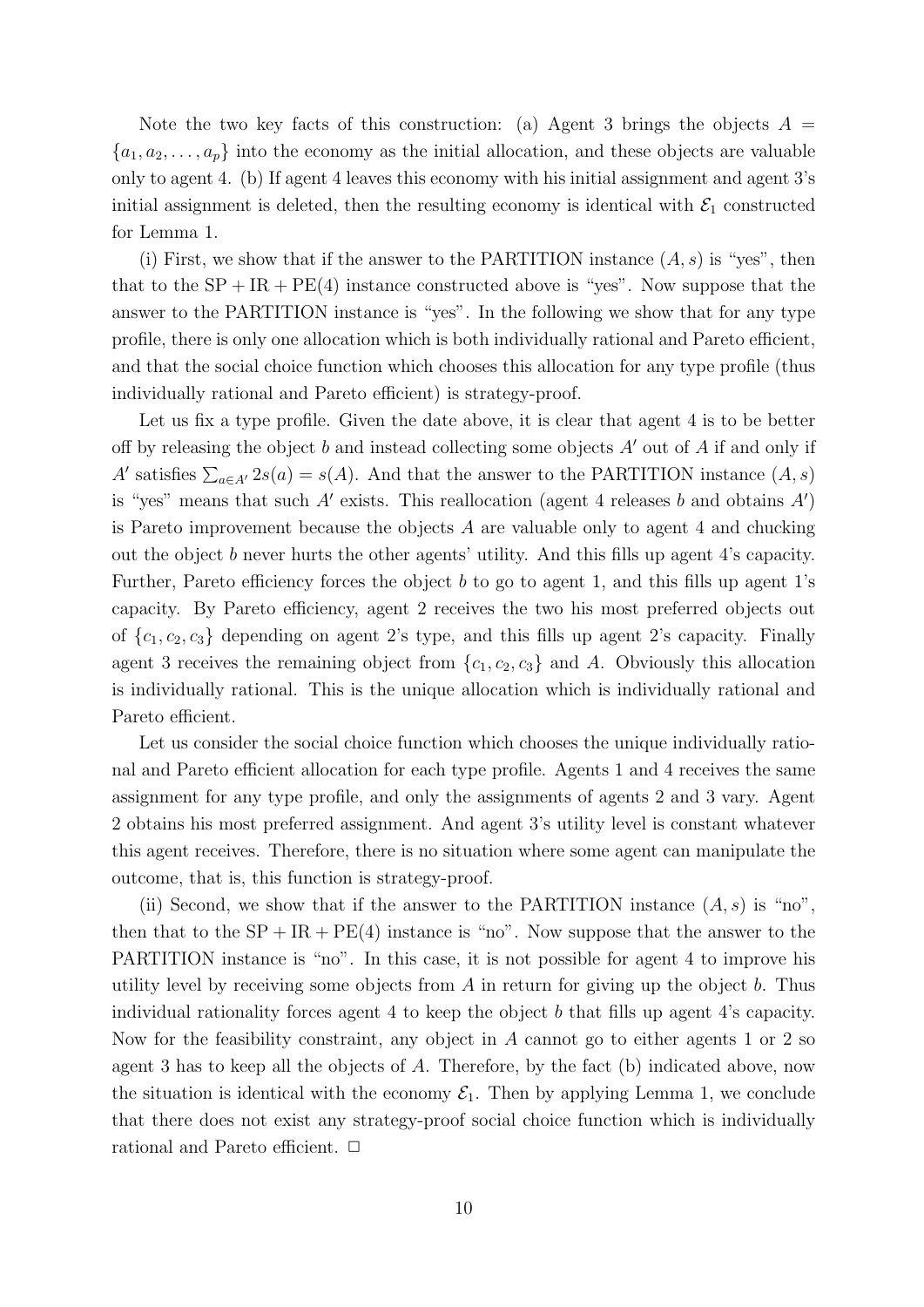Proof of Theorem 2. (i) There exists a social choice function which is *individually rational* and Pareto efficient. Because it is clear that for every type profile, there exists at least one allocation which is both Pareto efficient and individually rational.

(ii) There exists a social choice function which is strategy-proof and individually rational. An example is the constant function, which always chooses the initial endowments  $x_0$ .

(iii) There exists a social choice function which is strategy-proof and Pareto efficient. A social choice function based on serial dictatorship (Satterthwaite and Sonnenschein, 1981) satisfies both properties. In the following we define this class of functions and prove that any function in this class satisfies these two properties: Let  $\pi$  be a bijection from  $\{1, 2, \ldots, |N|\}$  to N. For each  $\theta \in \Theta$ , the sets  $C^{\pi}(\theta, i)$   $(i = 0, 1, 2, \ldots, |N|)$  is defined inductively as follows:

$$
C^{\pi}(\theta,0) = \mathcal{X}^f,\tag{7}
$$

for 
$$
i = 1, 2, ..., |N|
$$
,  $C^{\pi}(\theta, i) = \arg \max_{x \in C^{\pi}(\theta, i-1)} u^{\pi(i)}(x, \theta^{\pi(i)})$ . (8)

Note that if  $i < j$ , then  $C^{\pi}(\theta, j) \subset C^{\pi}(\theta, i)$ . A social choice function f is a **serial** dictatorship based on  $\pi$  if for all  $\theta \in \Theta$ ,  $f(\theta) \in C^{\pi}(\theta, |N|)$ .

First, we show that for any bijection  $\pi : \{1, 2, ..., |N|\} \rightarrow N$ , any serial dictatorship f on  $\pi$  is Pareto efficient: Let  $x \in f(\theta)$  and  $y \in \mathcal{X}^f$ . Suppose  $\forall i \in \mathbb{N}, u^i(y, \theta^i) \geq u^i(x, \theta^i)$ . Then, first of all, we have  $y \in C^{\pi}(\theta, 1)$  because otherwise it would be  $u^{\pi(1)}(y, \theta^{\pi(1)})$  $u^{\pi(1)}(x,\theta^{\pi(1)})$ , a contradiction. Next, we note that for any  $i \in \{2,3,\ldots,|N|\}$  if  $y \in$  $C^{\pi}(\theta, i-1)$ , then  $y \in C^{\pi}(\theta, i)$  because otherwise it would be also  $u^{\pi(i)}(y, \theta^{\pi(i)}) < u^{\pi(i)}(x, \theta^{\pi(i)})$ . Consequently, by induction, we have  $y \in C^{\pi}(\theta, |N|)$ , which implies  $\forall i \in N$ ,  $u^{i}(y, \theta^{i}) =$  $u^i(x, \theta^i)$ . Thus we conclude that x is Pareto efficient.

Second, it is easy to see that these  $f$  are also strategy-proof. Because of the way serial dictatorship is defined, any agent  $\pi(i)$  receives one of his best assignments among  $C^{\pi}(\theta, i-1)$ . However,  $C^{\pi}(\theta, i-1)$  is fully determined by  $(\theta^{\pi(1)}, \ldots, \theta^{\pi(i-1)})$  so agent  $\pi(i)$ 's reporting of his type does not affect this set. Thus  $\pi(i)$  cannot be better off by misreporting his type.  $\Box$ 

*Proof of Theorem 3.* First, we show that NOTPARETO(2) (so NOTPARETO( $\bar{n}$ ) with  $\bar{n} > 2$ ) is NP-hard by reduction from PARTITION. Let an instance  $(A, s)$  of PARTITION be given. Let us give a polynomial-time transformation of this instance into an instance of NOTPARETO(2) as follows. The following construction is based on the same idea as the gadget consisting of agents 3 and 4 in the proof of Theorem 1 above.

- $N = \{1, 2\}.$
- $\Omega = A \cup \{b\}.$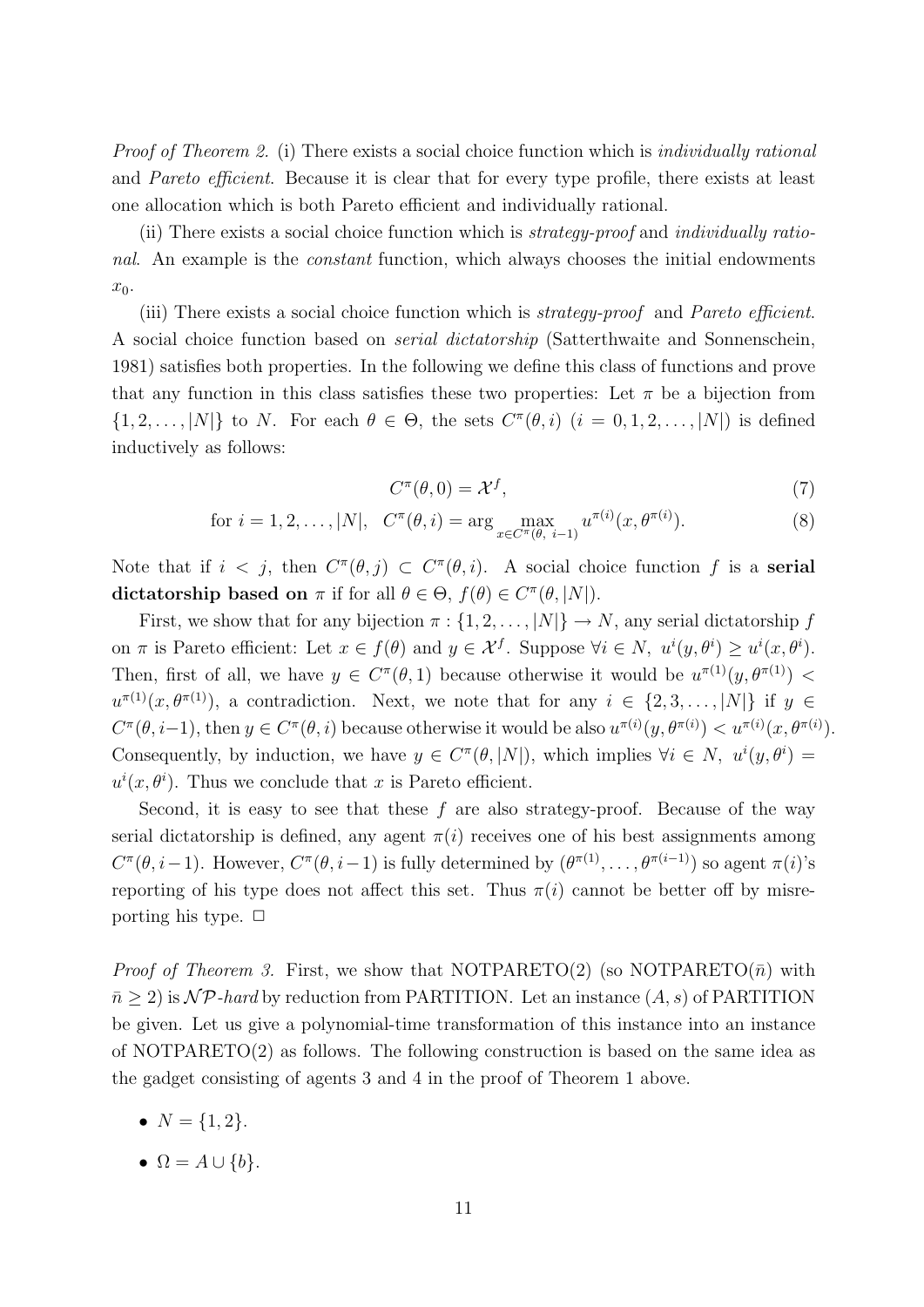- $x_0^1 = A; \quad x_0^2 = \{b\}$
- The following table depicts the values of  $v$ .

| Table 5. |  |
|----------|--|
|----------|--|

|                 |                  | $\theta^2$ |
|-----------------|------------------|------------|
| $v(\cdot,a_1)$  | $\theta$         | $2s(a_1)$  |
|                 |                  |            |
| $v(\cdot, a_i)$ | $\mathbf{0}$     | $2s(a_i)$  |
|                 |                  |            |
| $v(\cdot,a_p)$  | $\left( \right)$ | $2s(a_p)$  |
| $v(\cdot, b)$   | $\mathbf{0}$     | $s(A)-1$   |

• The following table depicts the values of  $w, q$ .

Table 6.

|                 |                  | 2         |
|-----------------|------------------|-----------|
| $w(\cdot, a_1)$ | 0                | $2s(a_1)$ |
|                 |                  |           |
| $w(\cdot, a_i)$ | $\left( \right)$ | $2s(a_i)$ |
|                 |                  |           |
| $w(\cdot, a_p)$ | 0                | $2s(a_p)$ |
| $w(\cdot, b)$   | 0                | s(A)      |
| $q(\cdot)$      |                  | s(A)      |

• The allocation x equals  $x_0$ .

Now the allocation x is not Pareto efficient if and only if there exists a subset  $A'$  of A such that  $\sum_{a \in A'} 2s(a) = s(A)$ . (Because if such A' exists, agent 2 can be better off without hurting agent 1's utility by releasing the object  $b$  and instead collecting  $A'$ . And that the answer to the PARTITION instance  $(A, s)$  is "yes" if and only if such A' exists. This establishes the  $N\mathcal{P}$ -hardness of NOTPARETO.

Second, it is easy to see NOTPARETO( $\bar{n}$ )  $\in$  NP. If the answer to a NOTPARETO( $\bar{n}$ ) instance is "yes" i.e. the considered allocation  $x$  is not Pareto efficient, then there exists some other allocation y which Pareto dominates x. Now y is a *certificate* and it can be checked in polynomial time whether y Pareto dominates  $x$ .  $\Box$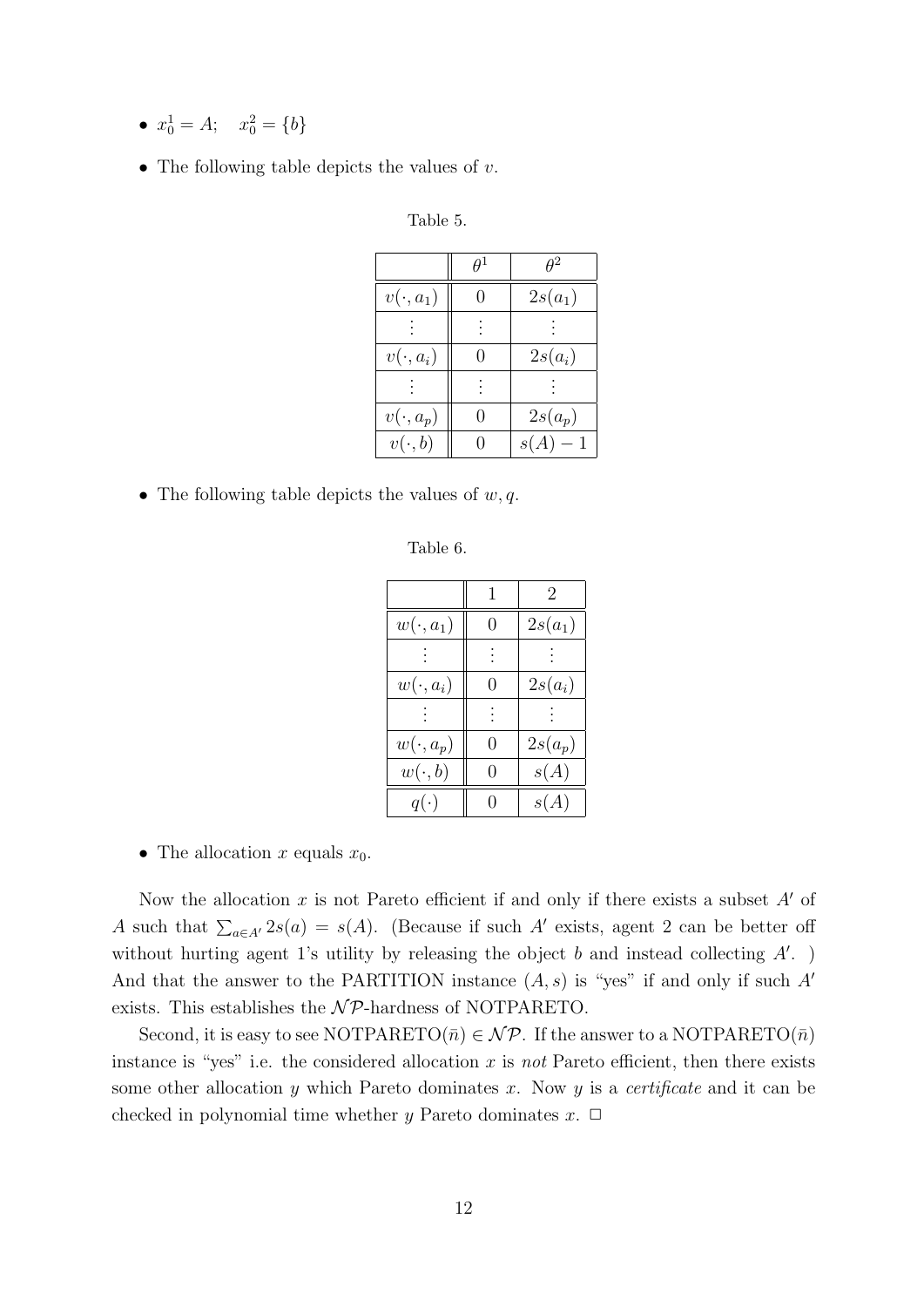# Acknowledgments

This research is supported by a Grant-in-Aid for Scientific Research of the Ministry of Education, Culture, Sports, Science and Technology of Japan, No.21730155. I am grateful to Ryuichiro Ishikawa, Nobuyuki Hanaki, Toyotaka Sakai, Tomoichi Shinotsuka, Takuma Wakayama and Naoki Watanabe for various comments, and in particular to Takashi Ui for his invaluable critical comments and to Akira Tanaka for many conversations on various topics in computer science and economics. I also thank participants of the seminars at Tsukuba University and Yokohama National University. And I am very thankful to two anonymous referees of COMSOC 2010 for their comments which have improved this paper. All errors are my own responsibility.

## References

- [1] de Keijzer B, Bouveret S, Klos T and Zhang Y (2009): On the complexity of efficiency and envy-freeness in fair division of indivisible goods with additive preferences, Proceedings of the First International Conference on Algorithmic Decision Theory: 98–110.
- [2] Hurwicz L (1972): On informationally decentralized systems, In Decision and Organization. G. B. McGuire and R. Radner (Eds.) North Holland. Amsterdam.
- [3] Gibbard A (1973): Manipulation of voting schemes: A general result, Econometrica 41: 587–601.
- [4] Gale D and Shapley L (1962): College admissions and the stability of marriage, American Mathematical Monthly 69: 9–15.
- [5] Garey MR and Johnson DS (1979): Computers and Intractability: A Guide to the Theory of NP-completeness. WH Freeman. New York.
- [6] Pápai S (2004): Unique stability in simple coalition formation games, *Games and* Economic Behavior 48: 337–54.
- [7] Roth AE (1982a) The economics of matching: Stability and incentives, Mathematics of Operations Research 7: 617–28.
- [8] Roth AE (1982b): Incentive compatibility in a market with indivisible goods, Economics Letters 9: 127–32.
- [9] Satterthwaite MA (1975): Strategy-proofness and Arrow's conditions: Existence and correspondence theorems for voting procedures and social welfare functions, Journal of Economic Theory 10: 187–217.